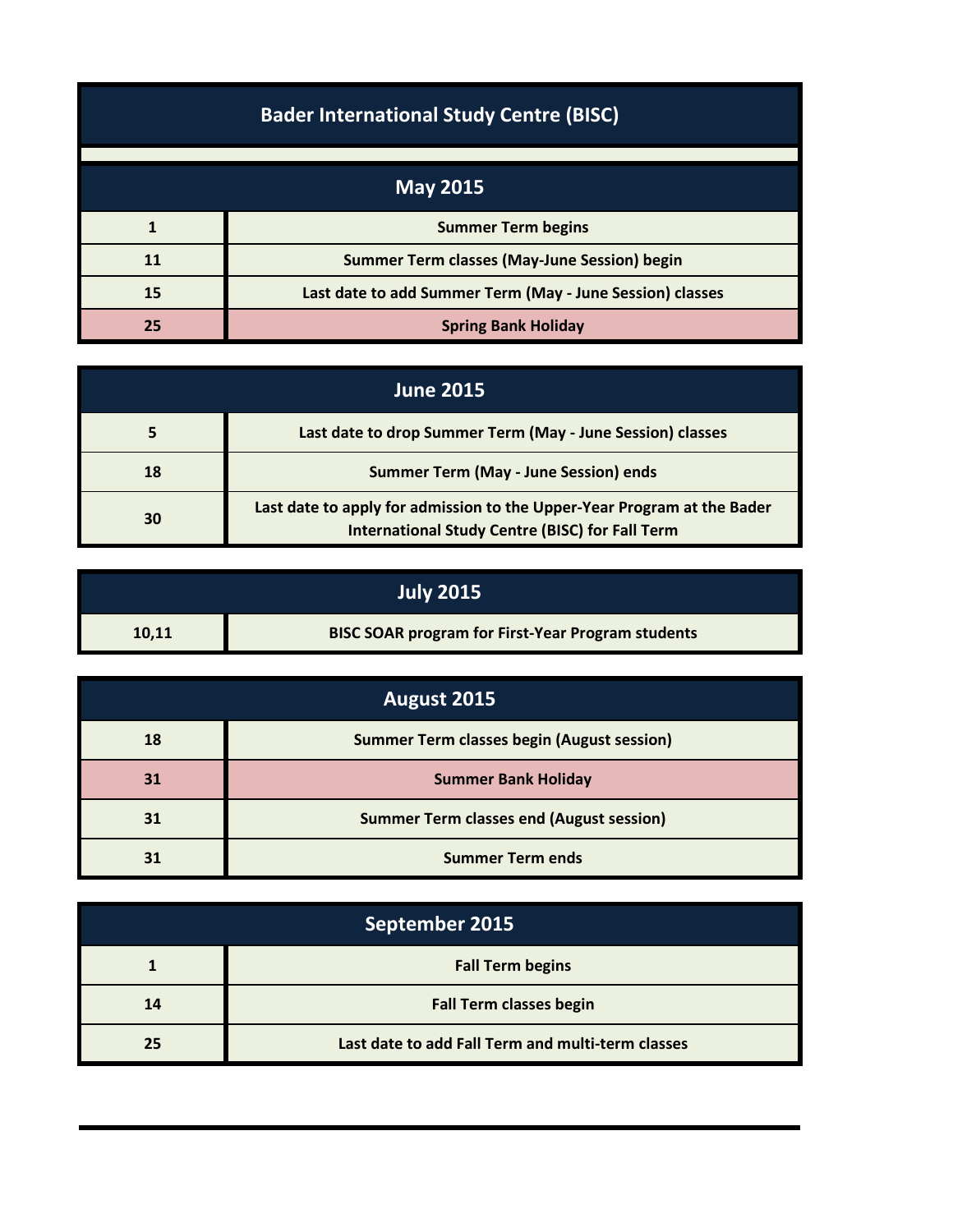|    | October 2015                                                                                                                        |
|----|-------------------------------------------------------------------------------------------------------------------------------------|
| 15 | Last date to apply for admission to the Upper-Year Program at the Bader<br><b>International Study Centre (BISC) for Winter Term</b> |

| November 2015 |                                     |
|---------------|-------------------------------------|
| n             | Last date to drop Fall Term classes |
|               | <b>Remembrance Day</b>              |

| December 2015 |                                                |
|---------------|------------------------------------------------|
|               | <b>Fall Term classes end</b>                   |
| $5 - 15$      | Study / examination period                     |
| 6             | <b>Commemoration Day (academics cancelled)</b> |
|               | <b>Fall Term ends</b>                          |

| January 2016 |                                      |
|--------------|--------------------------------------|
|              | <b>Winter Term begins</b>            |
|              | <b>Winter Term classes begin</b>     |
| 15           | Last date to add Winter Term classes |

| <b>February 2016</b> |                                                      |
|----------------------|------------------------------------------------------|
| $12 - 21$            | <b>Mid-Term Trip / Reading Period</b>                |
| 26                   | Last date to drop Winter Term and multi-term classes |

| <b>March 2016</b> |                                                                                                                                                   |
|-------------------|---------------------------------------------------------------------------------------------------------------------------------------------------|
| 15                | Last date to apply for admission to the Upper-Year Program at the Bader<br>International Study Centre (BISC) for Summer Term (May - June Session) |
| 24                | <b>Winter Term classes end</b>                                                                                                                    |
| 25                | <b>Good Friday (University closed)</b>                                                                                                            |
|                   | <b>Study / Examination period begins</b>                                                                                                          |